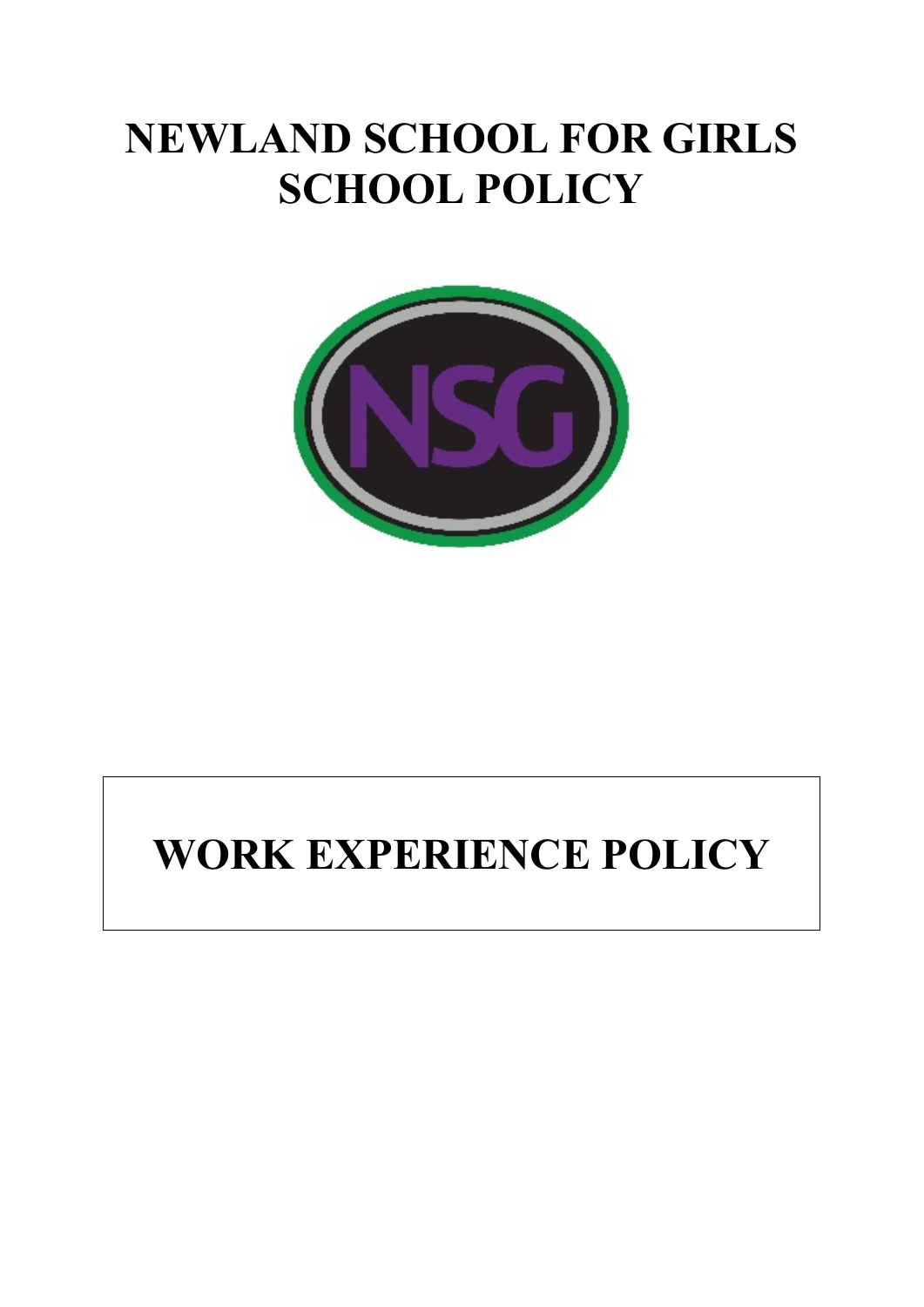## **Ethos**

Work experience is viewed as an integral part of Newland School for Girls' Careers Education Information Advice & Guidance (CEIAG) programme; supporting pupils post 16 transitions to education, employment or training, and providing them with the opportunity to develop vital employability skills (including improved self-management, self-confidence, team work and communication skills). Engagement with local employers is vital for pupils to develop networks and as such we strongly believe that work experience is an opportunity that should be available to all pupils.

### **Delivery**

All pupils undertake a week of work experience in Year 10. Pupils are prepared for work experience during careers days; covering health and safety and behaviour in the workplace. It is possible to offer extended placements to pupils who i) have received outstanding feedback on their block placement, ii) can undertake an extended placement without impact on their academic achievement. Vocational work placements are organised at the request of, and in conjunction with, vocational subject teachers. Employers are contacted by pastoral staff to check on pupil progress. Provision is made to arrange pre- visits for vulnerable pupils and additional placement visits are also agreed with the employer. All placements are health and safety checked by Education 2 Work (E2W) and proof of employer's liability insurance is obtained.

### **Roles & Responsibilities**

**Deputy Head:** Senior leader responsible for overseeing work experience, liaising closely with the Trust Careers Leader to ensure that pupils are fully prepared for placements and staff members are aware of their supporting roles.

**Trust Careers Leader:** Provide information to parents (including organisation and delivery of the work experience parents evening), support pupils to find placements, arrange preparation lessons including health and safety, liaise with employers ensuring they are fully informed of individual pupil needs, liaise with E2W, organise staff placement visits, arrange pre-visits for SEN pupils, and deal with issues that arise during the work experience period. Liaise with Pastoral Head of Year, SENCO, and TAs to identify vulnerable pupils and arrange suitable placements.

**Careers & Work Experience Support Officer:** Support the Trust Careers Leader with the organisation of the work experience parents evening; liaise with the E2W, pupils, parents and employers, referring queries to the Trust Careers Leader where necessary. Responsible for the administration of the self-canvass process, also using the work experience database and E2W system to allocate placements to pupils. Support vulnerable pupils on pre-work experience visits and undertake placement visits throughout the two week block period.

**Head of Year 10:** Liaise with Trust Careers Leader to ensure that all concerns regarding pupils work experience placements are communicated. Support Trust Careers Leader with work experience parents evening, pre work experience assembly and placement visits.

**Teaching staff:** Discuss links between subject area and work experience and encourage pupils to seek placements which are aligned to their individual skillset. Discuss skills utilised during work placements including application of literacy, numeracy, and IT, and question pupils about the impact of their experience on future choices, referring to Trust Careers Leader where appropriate for further advice.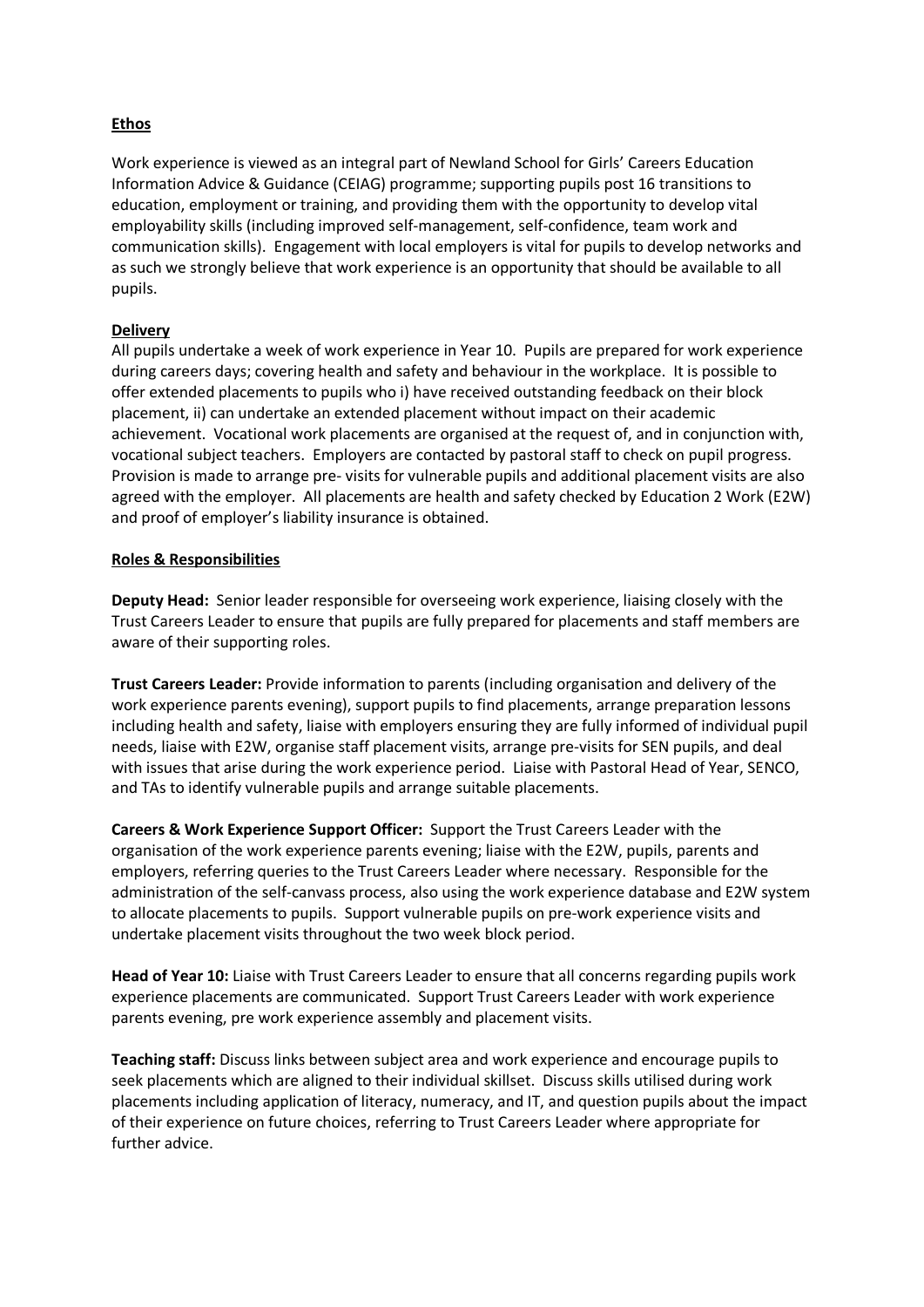**Teaching Assistants:** Discuss work experience with the pupils they support and consider possible suitable placements, inform Trust Careers Leader of the outcomes of discussions highlighting any concerns they may have. Visit pupils on work experience as and when requested, monitor progress and keep records of visits. Liaise with employers and resolve minor issues, refer issues to EET Manager where appropriate.

### **Work Experience (Working Practice)**

Work experience is organised in adherence to the National and Local Authority Policy Guidelines. The school takes responsibilities as agreed within the E2W Annual Service Level Agreement. The Trust Careers Leader and/or Careers & Work Experience Support Officer attend the Work Experience Co-ordinator meeting to ensure they are kept up to date with new developments and disseminate information as appropriate on their return to school.

All pupils undertake a one week placement in year 10. Pupils are encouraged to find their own placements using a self-found form. Pupils are offered advice on approaching employers and ensuring that they find an appropriate placement. If an employer requests to interview a pupil prior to their placement this is organised through the work experience team. If pupils are unable to find their own placement they are allocated a placement by the work experience team. Additional support is provided to vulnerable pupils and their parents to ensure appropriate placements are found. A work experience evening is held in September to ensure that pupils and parents understand the process and have adequate time to secure a placement.

Pupils are permitted to undertake out of county placements if i) it is deemed that the opportunity is unique to the location and a similar placement cannot be sourced locally, ii) suitable arrangements for travel and accommodation are made and approved by the Child Protection Co-ordinator.

Pupils are encouraged to choose a placement that is relevant to their aspirations and employability needs. The Work Experience Team actively challenges gender stereotyping and supports equality of opportunity in placement choice and allocation.

Final checks are completed by the Trust Careers Leader and Head of Year to ensure pupils are matched to an appropriate placement, consulting with the Child Protection Co-ordinator and SENCo where necessary. Employers are notified of additional support needs and given the opportunity to discuss needs with a member of the Work Experience Team and/or the SENCo. Where appropriate a pre-visit is arranged. Employers are also notified of medical needs and are provided with a copy of Medical Care Plans (with pupil/parent permission). Where appropriate a pre-visit is arranged. Permission from parents is sought prior to the commencement of work experience. Parents are given the opportunity to provide any additional information relating to additional needs and medical issues, which they would like the employer to be made aware of.

Preparation for work experience is done in school leading up to the placement. Preparation sessions cover; how to self- canvass for a placement, how to choose an appropriate placement, behaviour in the workplace, what to do if there is a problem, and an introduction to the journal. Pupils are also provided with a work experience preparation booklet and the aforementioned points are discussed at the work experience parents evening.

Parents are provided with details of their child's work placement, including location dates, times, clothing requirements, and contact details of the placement supervisor. Pupils are expected to develop their self-management skills throughout the placement and as such they are required to ring their placement provider three week prior to the placement commencing to confirm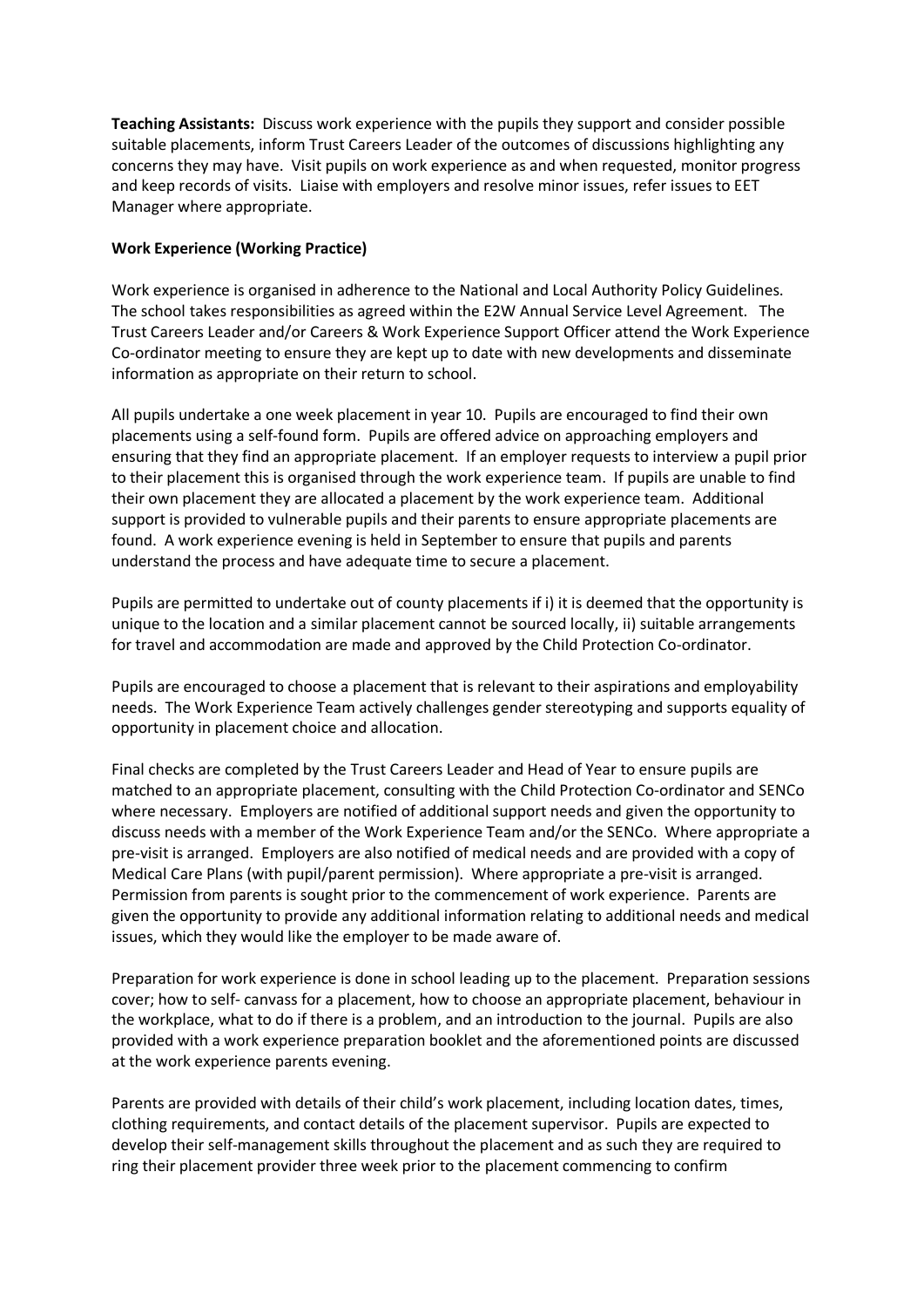arrangements. Pupils are also expected to take responsibility for their own travel to and from placement; parents are advised to contact the school if they anticipate a problem with this. Some financial support is available for pupils in extenuating circumstances.

During work placements issues should be referred to the Work Experience Team who will liaise with pupils, parents and employers to resolve any issues. Parents are required to contact the school if a pupil is going to be absent at any time during their work placement, the school will then agree with the parent which party will inform the employer of the absence. Parents and pupils are also advised to contact the Work Experience Team if they have any concerns about the placement.

During their placement pupils are required to complete a journal which will be used in year 11 to complete applications and prepare CVs, the school requests that parents encourage their child to complete the journal on a daily basis.

During the work experience period members of the pastoral team are tasked with contacting the employer by telephone and arranging a workplace visit (if required) to check on pupil progress. A staff visit form is completed for each pupil and is stored in their pupil file. Staff visit reports, along with employer feedback is again utilised in Year 11 to support pupils with applications. Work experience reports are also used by the Trust Careers Leader and Head of Year when writing college and apprenticeship references for pupils.

After work experience pupils are involved in a debrief session and complete an evaluation questionnaire of their experience. Pupils are also supported in writing a letter of thanks to their employer.

#### **Evaluation of Work Experience**

Pupils complete a work experience monitoring evaluation form and work experience journals are collected in and checked. In addition to this, staff visit forms and employer feedback are collated and along with pupils feedback are analysed to determine the success of the programme and highlight any issues. Issues raised by staff, parents, pupils and employers are investigated internally by the Trust Careers Leader and are also reported to the E2W.

A work experience evaluation report is produced and circulated to the Headteacher, Deputy Head with responsibility for CEIAG, and E2W. The questionnaires and subsequent report are then used to evaluate the work experience programme and inform changes for the following year.

#### **Schedule for Work Experience**

**8 months prior**: A planning meeting is held and work experience dates are communicated to staff and placed on the school calendar. The Trust Careers Leader updates letters, forms, lesson plans etc. The Careers & Work Experience Support Officer contacts all previous employers to confirm placement offers for next academic year and a spreadsheet of early offers is sent to E2W. Employers are sent a thank you letter for initial offer.

**6 months prior:** Pupil preparation starts. Work experience parents evening is held and parents / pupils are informed of the work experience process, advised on self-canvassing, and provided with a calendar of events, self-canvass form, and consent form. Wish list is created for pupils seeking specific or popular placements. Careers & Work Experience Support Officer monitors E2W system to ensure placement offers are on-line and liaises with E2W. Pupils who need additional support are identified and additional support is provided to pupils and parents.